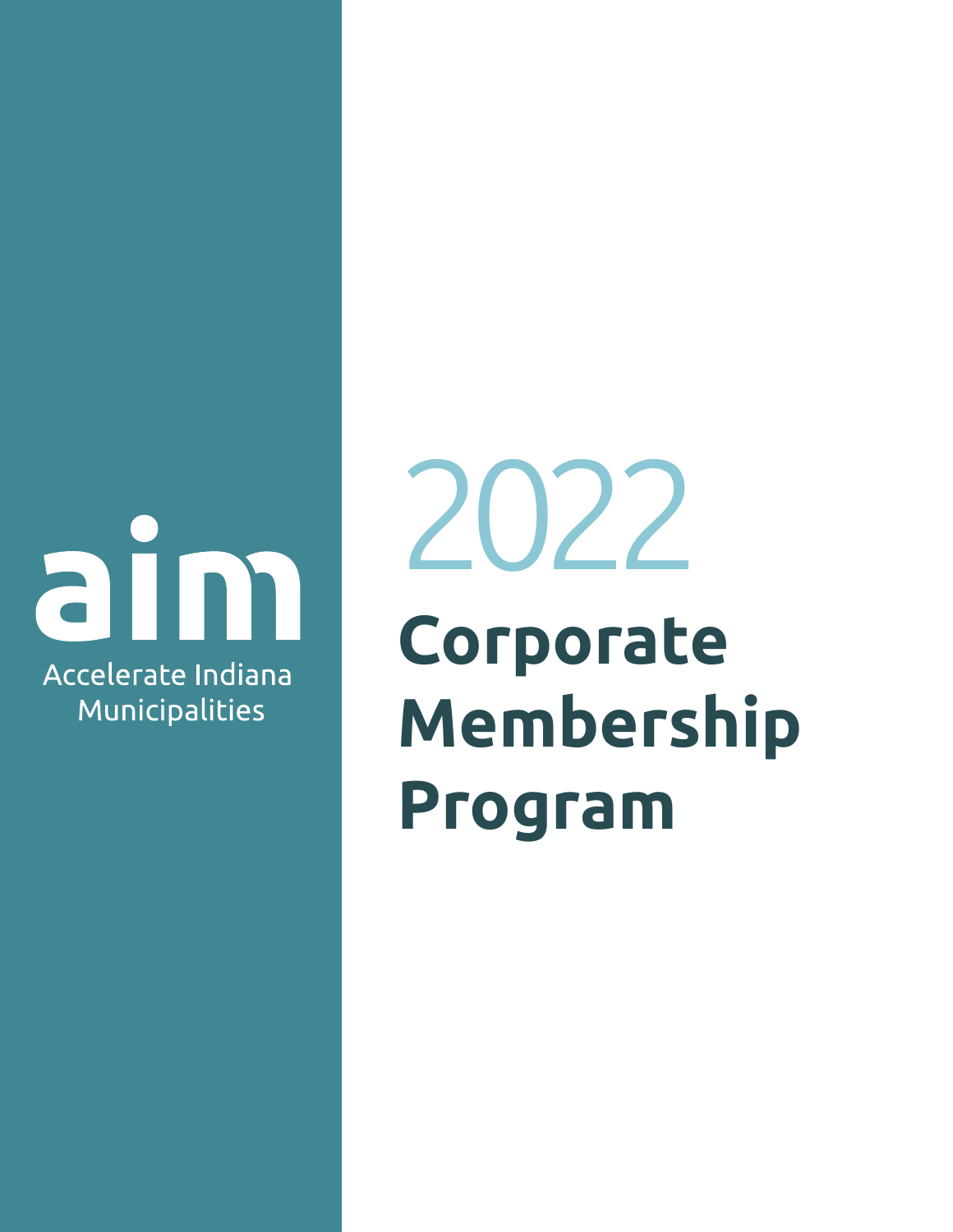

# 2022 Aim Corporate Membership Levels

|             |                                                                          | <b>Teal</b> | Orange               | <b>Aqua</b>          | <b>Green</b>         | <b>Silver</b>       | <b>Red</b>          |
|-------------|--------------------------------------------------------------------------|-------------|----------------------|----------------------|----------------------|---------------------|---------------------|
| Information | Electronic event<br>registration lists                                   |             |                      |                      |                      |                     |                     |
|             | Eligible to register for<br>all eligible Aim events                      |             |                      |                      |                      |                     |                     |
|             | <b>Enrolled to receive</b><br>electronic newsletters<br>and publications |             |                      |                      |                      |                     |                     |
|             | Listed on the Aim<br>Corporate Member<br>Portfolio                       |             |                      |                      |                      |                     |                     |
|             | Handbook for<br><b>Newly Elected</b><br>Municipal Officials              | Digital     | Digital              | Digital & Print      | Digital & Print      | Digital & Print     | Digital & Print     |
|             | Electronic municipal<br>membership list                                  | 3 Lists     | $\bullet$<br>3 Lists | $\bullet$<br>3 Lists | $\bullet$<br>6 Lists | <b>Upon Request</b> | <b>Upon Request</b> |
|             | Listserv observer access                                                 |             | $\bullet$            |                      | $\bullet$            |                     | $\bullet$           |
|             | Enrolled to receive print<br>membership mailings                         |             |                      |                      |                      |                     |                     |
| Advertising | Logo on Aim's<br>Municipal Directory                                     |             | 6 Months             | 6 Months             |                      |                     |                     |
|             | Logo in Municipal<br>Dispatch                                            |             | 6 Issues             | 6 Issues             |                      |                     |                     |
|             | Logo in Legislative<br>Summary                                           |             |                      | All Session          |                      |                     |                     |
|             | Banner Ad on The<br>Terminal                                             |             |                      | 6 Months             |                      |                     |                     |
|             | Logo in Aim membership<br>blast emails                                   |             |                      |                      | 2 Emails             |                     |                     |
|             | Audio Ad for Aim Quick<br><b>Guide Training Video</b>                    |             |                      |                      | 1 Ad                 | 1 Ad                |                     |
|             | Sponsored Content<br>in Municipal Dispatch<br>or on The Terminal         |             |                      |                      | 2 Articles           | 2 Articles          | 2 Articles          |
|             | Audio Ad on Aim<br>Hometown Innovations<br>Podcast                       |             |                      |                      | 1Ad                  | $2$ Ads             | 3 Ads               |
|             | Color Ad in Hometown<br>Innovations E-Magazine                           |             |                      |                      | $1/4$ Page           | 1/2 Page            | <b>Full Page</b>    |
|             | Logo on 2022 Aim<br>Momento mailed to all<br>Municipal members           |             |                      |                      |                      |                     |                     |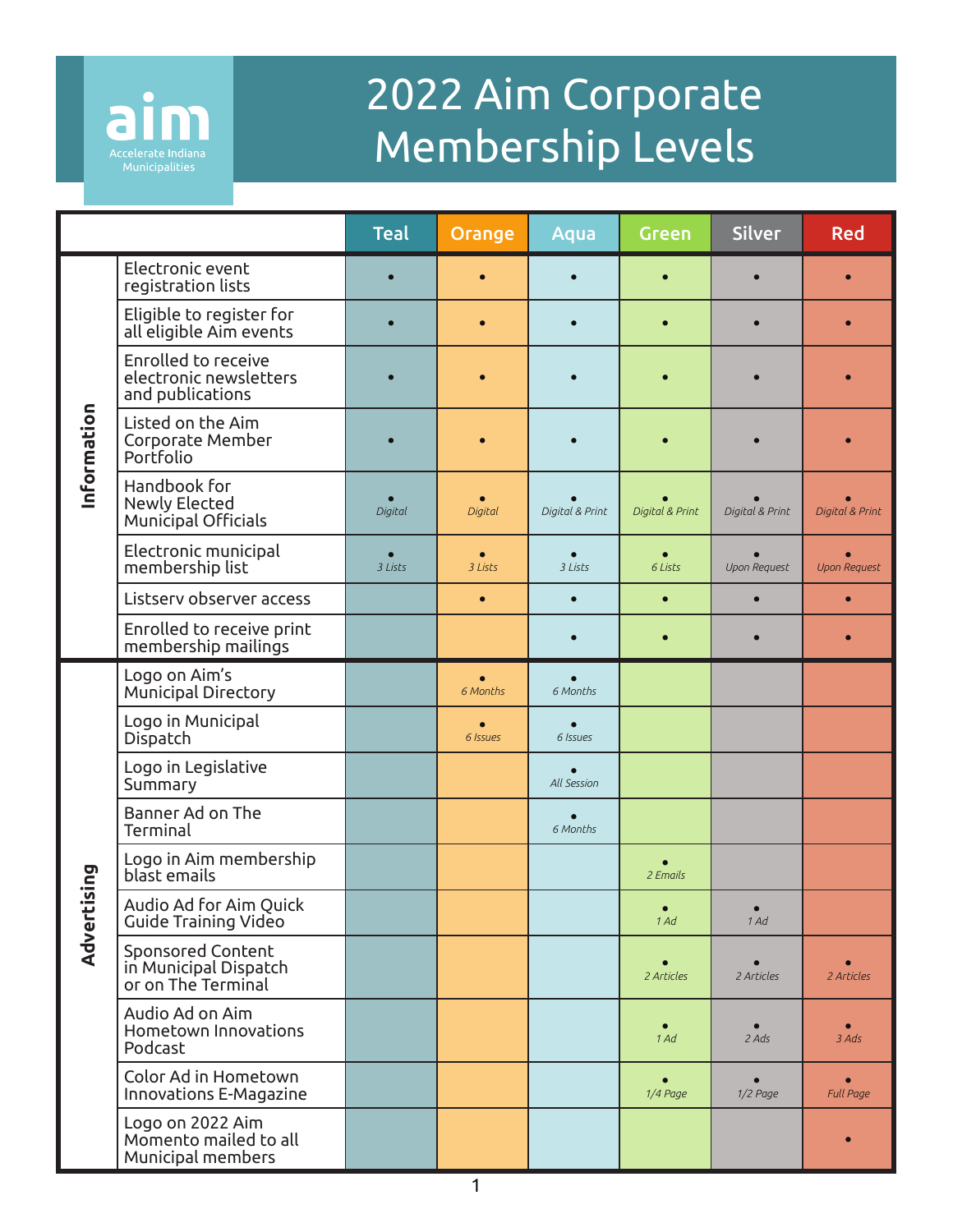

## 2022 Aim Corporate Membership Levels

|                  |                                                                          | <b>Teal</b> | Orange | <b>Aqua</b>         | Green           | <b>Silver</b> | <b>Red</b>          |
|------------------|--------------------------------------------------------------------------|-------------|--------|---------------------|-----------------|---------------|---------------------|
| Events           | Aim Clerk-Treasurers<br>School                                           |             |        | Silver Level        | Gold Level      |               |                     |
|                  | Aim Municipal Law<br>Seminar                                             |             |        | Silver Level        | Gold Level      |               |                     |
|                  | Municipal Management<br>Institute                                        |             |        | <b>Bronze Level</b> | Silver Level    | Gold Level    |                     |
|                  | Hot Topic Workshop                                                       |             |        |                     | 2 Registrations |               |                     |
|                  | Aim Youth Councils<br>Network Leadership<br>Summit                       |             |        |                     |                 |               |                     |
|                  | Aim / Ball State<br>Mayors Institute                                     |             |        |                     |                 | One Session   | <b>Two Sessions</b> |
|                  | Aim Roundtable Series                                                    |             |        |                     |                 | $\bullet$     |                     |
|                  | Aim Mayors<br>Roundtable Series                                          |             |        |                     |                 |               |                     |
|                  | Workshop for Town<br>and City Managers                                   |             |        |                     |                 |               |                     |
|                  | Aim Board of<br>Directors' Meeting                                       |             |        |                     |                 |               | Two Meetings        |
| Aim Ideas Summit | Eligible to submit topics<br>for Aim request for<br>proposals            |             |        |                     |                 |               |                     |
|                  | Advanced opportunity<br>to Aim Ideas Summit<br>Sponsorship & Advertising |             |        |                     |                 |               |                     |
|                  | Preferred Booth Space<br>for Aim Ideas Summit                            |             |        |                     |                 |               |                     |

Aim retains the right to determine a particular level has reached maximum capacity and will note such on the Aim website, aimindiana.org. If interested in a particular level, we encourage you to act quickly as sponsorships will be processed in the order they are received.

ICOM Annual Meeting sponsorship will be sold separately, with Green, Silver, and Red corporate sponsors eligible to purchase.

Contact Lesley Mosier at lmosier@aimindiana.org or 317-237-6200 ext. 223 to discuss Corporate Membership.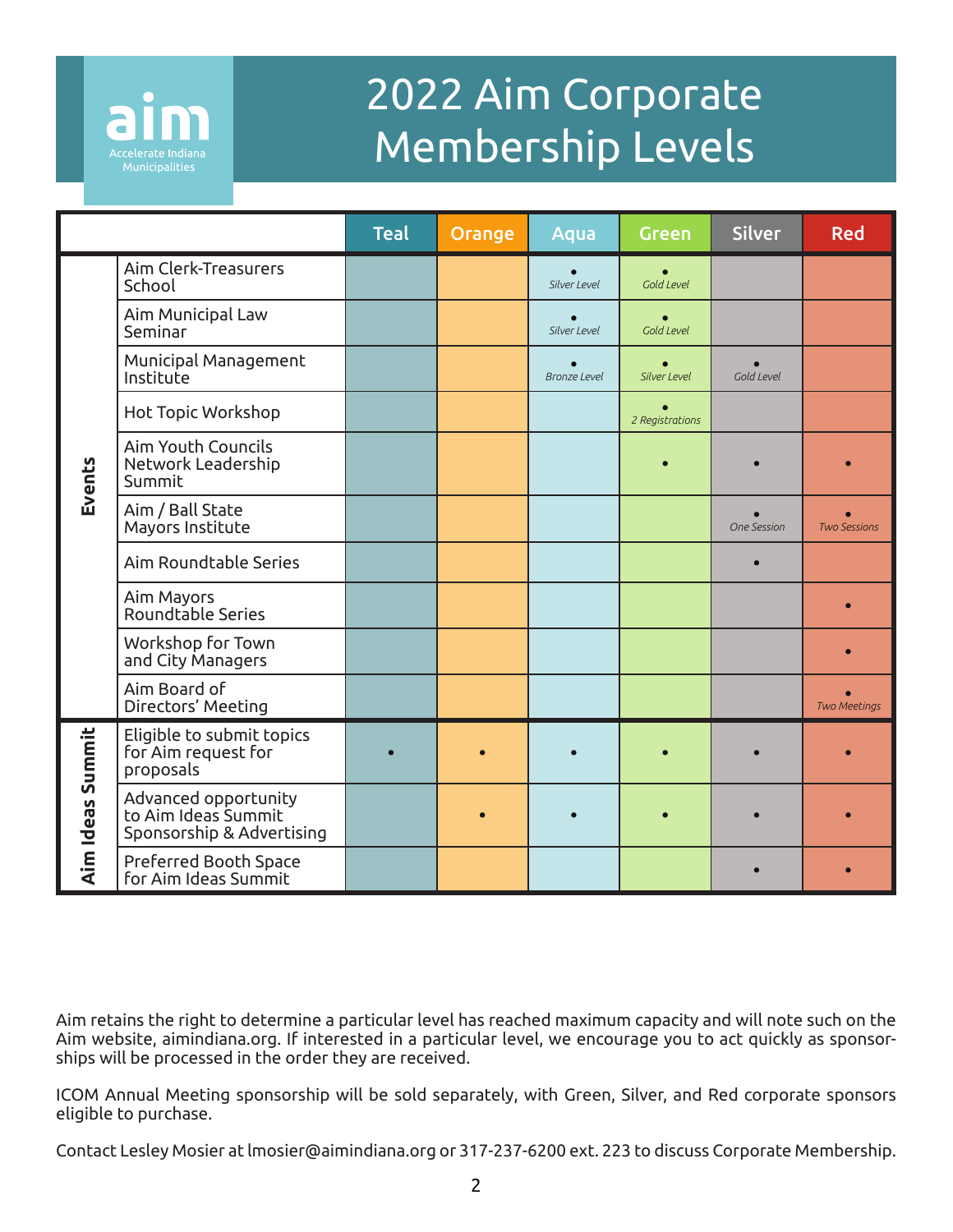

## **Teal**

- Eligible to receive electronic event registration lists upon request
- Eligible to register for all unrestricted Aim events
- Automatically enrolled to receive all Aim electronic newsletters and electronic publications
- Listing on Aim Website Directory Corporate Member Portfolio
- Will receive a digital copy of Aim's Handbook for Newly Elected Municipal Officials and other special publications upon request
- Eligible to receive electronic copies of Aim's municipal membership list up to three (3) times per year upon request
- Eligible to submit educational topics ideas via annual Aim request for proposals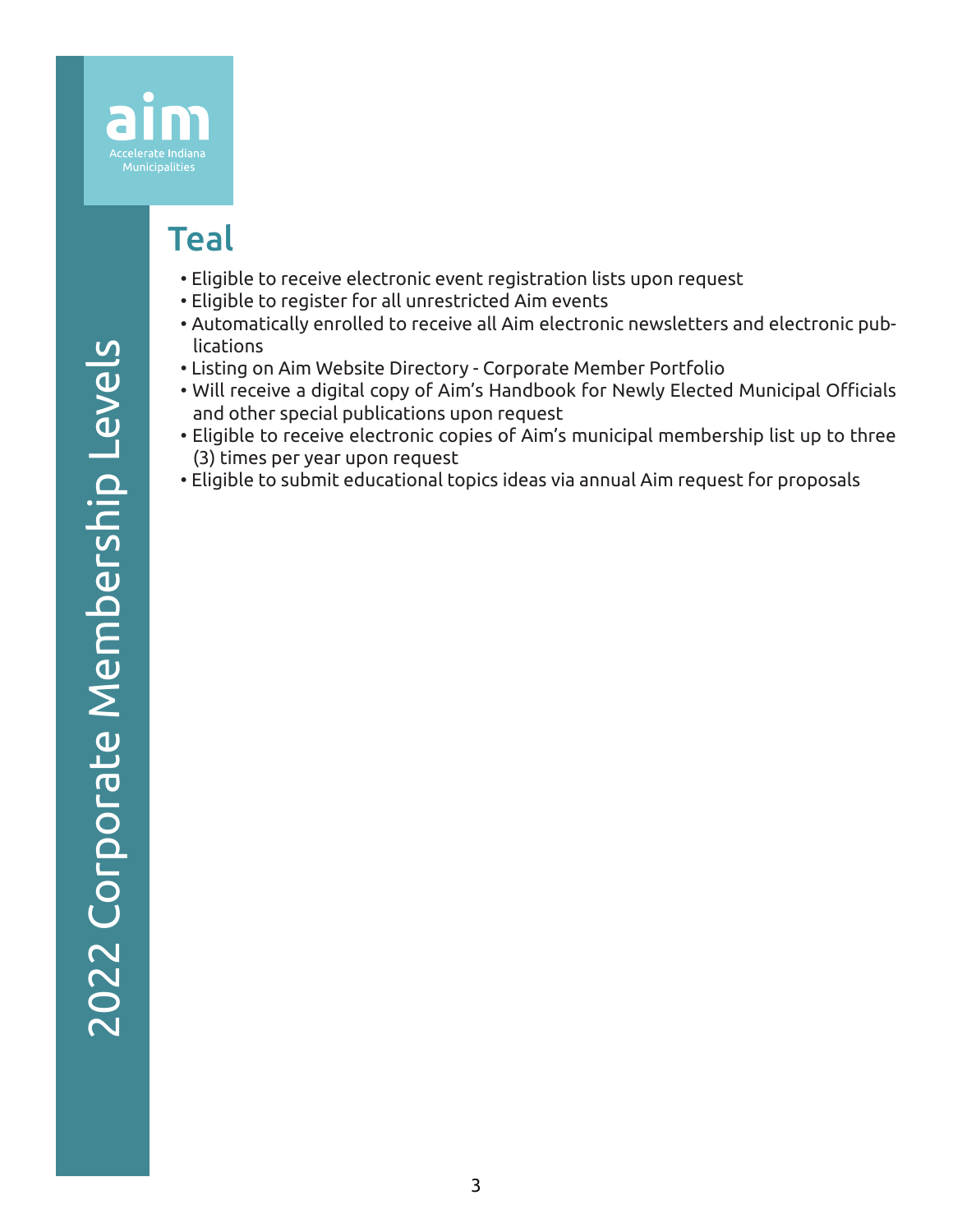

#### **Orange**

- Eligible to receive electronic event registration lists upon request
- Eligible to register for all unrestricted Aim events
- Automatically enrolled to receive all Aim electronic newsletters and electronic publications
- Listing on Aim Website Directory Corporate Member Portfolio
- Will receive a digital copy of Aim's Handbook for Newly Elected Municipal Officials and other special publications upon request
- Eligible to receive electronic copies of Aim's municipal membership list up to three (3) times per year upon request
- Eligible to receive access as an observer on the primary Aim membership listserv upon request
- Logo advertisement to run for no less than six (6) consecutive months on Aim's official Directory of municipalities and municipal officials
- Logo advertisement on Aim's bi-weekly newsletter, Municipal Dispatch, for no less than six (6) consecutive issues
- Eligible to submit educational topics ideas via annual Aim request for proposals
- Will receive a preview and advance opportunity to purchase sponsorships, advertising for annual Aim Ideas Summit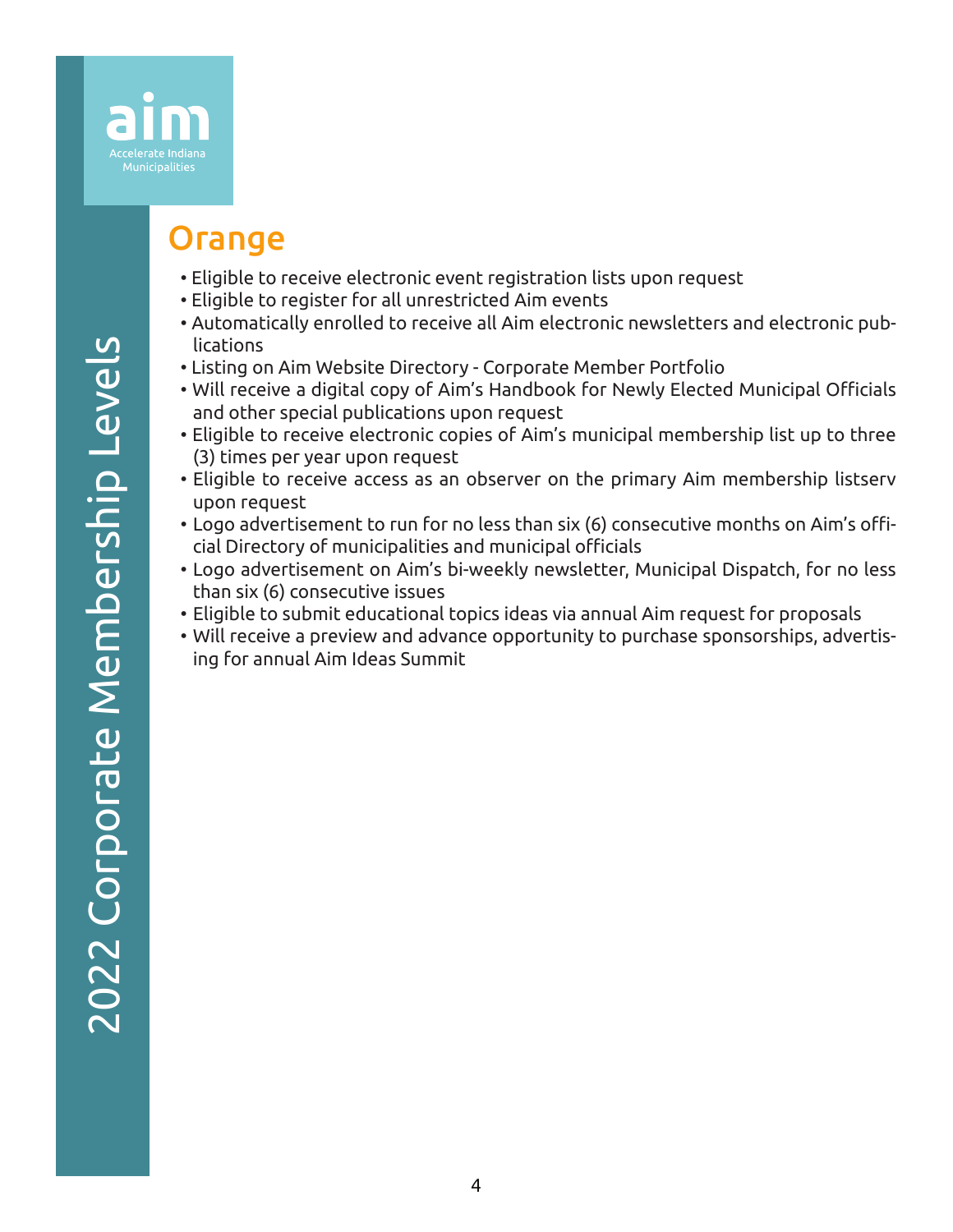

#### Aqua

- Eligible to receive electronic event registration lists upon request
- Eligible to register for all unrestricted Aim events
- Automatically enrolled to receive all Aim electronic newsletters and electronic publications
- Listing on Aim Website Directory Corporate Member Portfolio
- Will receive a print copy and digital file of Aim's Handbook for Newly Elected Municipal Officials and other special publications upon request
- Eligible to receive electronic copies of Aim's municipal membership list up to three (3) times per year upon request
- Eligible to receive access as an observer on the primary Aim membership listserv upon request
- Will receive one (1) copy of all Aim membership mailings sent via USPS, such as registration brochures and miscellaneous notices
- Logo advertisement to run for no less than six (6) consecutive months on Aim's official Directory of municipalities and municipal officials
- Logo advertisement on Aim's bi-weekly newsletter, Municipal Dispatch, for no less than six (6) consecutive issues
- Logo advertisement on all editions of Aim's Legislative Summary e-newsletter
- One (1) banner advertisement displayed on Aim's The Terminal to run for no less than six (6) consecutive months
- Recognition as a Silver Sponsor of Aim Clerk-Treasurers School
- Recognition as a Silver Sponsor of Aim Municipal Law Seminar
- Recognition as a Bronze Level Municipal Management Institute Sponsor
- Eligible to submit educational topics ideas via annual Aim request for proposals
- Will receive a preview and advance opportunity to purchase sponsorships, advertising for annual Aim Ideas Summit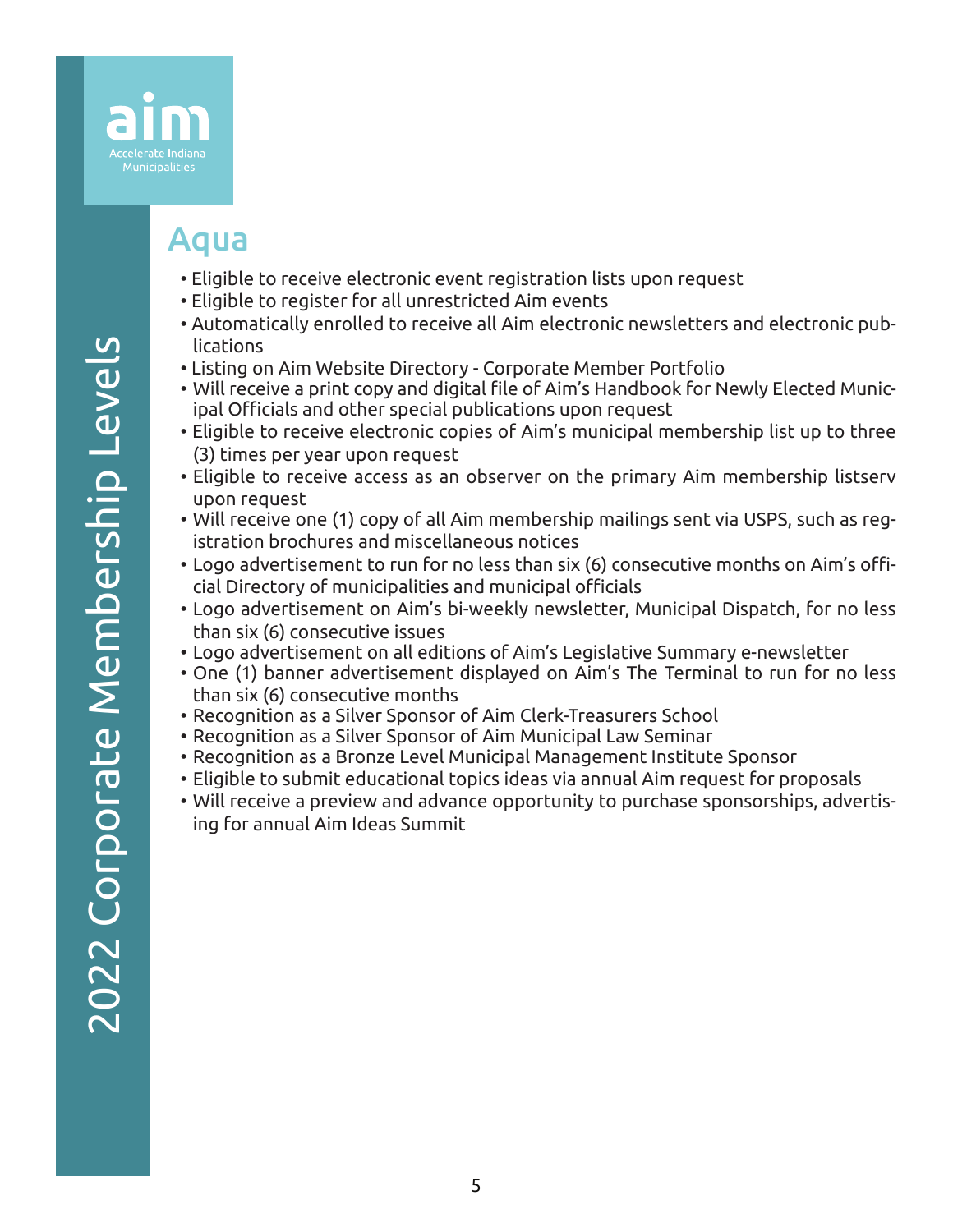

#### Green

- Eligible to receive electronic event registration lists upon request
- Eligible to register for all unrestricted Aim events
- Automatically enrolled to receive all Aim electronic newsletters and electronic publications
- Listing on Aim Website Directory Corporate Member Portfolio
- Will receive a print copy and digital file of Aim's Handbook for Newly Elected Municipal Officials and other special publications upon request
- Eligible to receive electronic copies of Aim's municipal membership list up to six (6) times per year upon request
- Eligible to receive access as an observer on the primary Aim membership listserv upon request
- Will receive one (1) copy of all Aim membership mailings sent via USPS, such as registration brochures and miscellaneous notices
- Logo advertisement on two (2) Aim membership blast emails
- Eligible to submit one (1) 15-30 second audio advertisement for an Aim Quick Guide training video
- Eligible to provide two (2) Sponsored Content articles in Aim's Municipal Dispatch or The Terminal on the Aim website
- Eligible to submit one (1) 15-20 second audio advertisements on Aim Hometown Innovations Podcast
- Quarter page color ad in two (2) Aim Hometown Innovations E-Magazines
- Recognition as a Gold Sponsor of Aim Clerk-Treasurers School
- Recognition as a Gold Sponsor of Aim Municipal Law Seminar
- Recognition as a Silver Level Municipal Management Institute Sponsor
- Two (2) registrations at one (1) Aim hot topic in-person workshop
- Recognition as an Aim Youth Councils Network Leadership Summit Sponsor
- Eligible to submit educational topics ideas via annual Aim request for proposals
- Will receive a preview and advance opportunity to purchase sponsorships, advertising for annual Aim Ideas Summit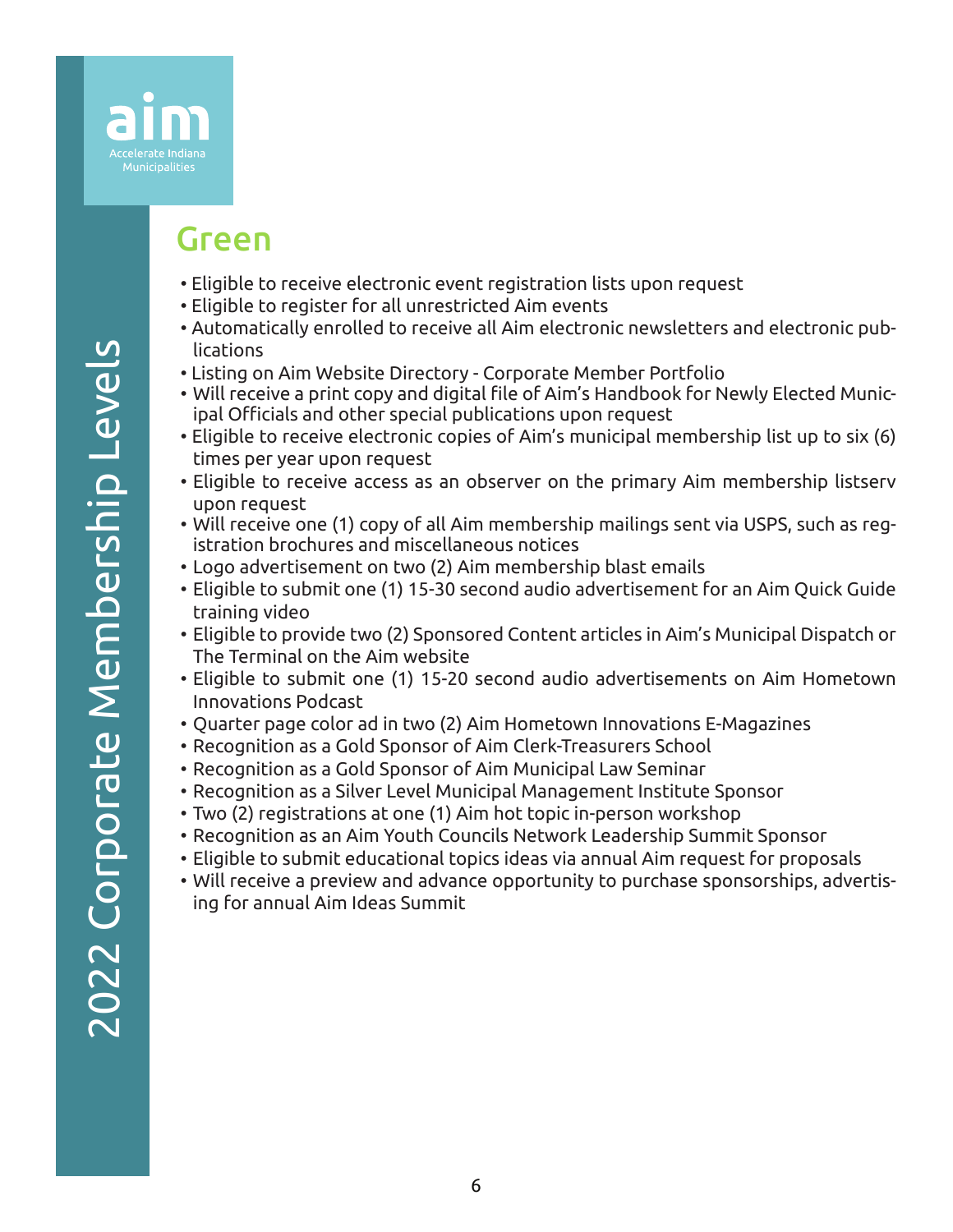

#### Silver

- Eligible to receive electronic event registration lists upon request
- Eligible to register for all unrestricted Aim events
- Automatically enrolled to receive all Aim electronic newsletters and electronic publications
- Listing on Aim Website Directory Corporate Member Portfolio
- Will receive a print copy and digital file of Aim's Handbook for Newly Elected Municipal Officials and other special publications upon request
- Eligible to receive electronic copies of Aim's municipal membership list upon request
- Eligible to receive access as an observer on the primary Aim membership listserv upon request
- Will receive one (1) copy of all Aim membership mailings sent via USPS, such as registration brochures and miscellaneous notices
- Eligible to submit one (1) 15-30 second audio advertisement for an Aim Quick Guide training video
- Eligible to provide two (2) Sponsored Content articles in Aim's Municipal Dispatch or The Terminal on the Aim website
- Eligible to submit two (2) 15-20 second audio advertisements on Aim Hometown Innovations Podcast
- Half page color ad in two (2) Aim Hometown Innovations E-Magazines
- Recognition as a Gold Level Municipal Management Institute Sponsor
- Recognition as an Aim Youth Councils Network Leadership Summit Sponsor
- Recognition as a sponsor of one (1) Aim/Ball State Mayors Institute sessions
- Recognition as a sponsor of the Aim Roundtable series for towns and small cities
- Eligible to submit educational topics ideas via annual Aim request for proposals
- Will receive a preview and advance opportunity to purchase sponsorships, advertising for annual Aim Ideas Summit
- Will receive preferred booth space for annual Aim Ideas Summit; booth fees and registrations not included